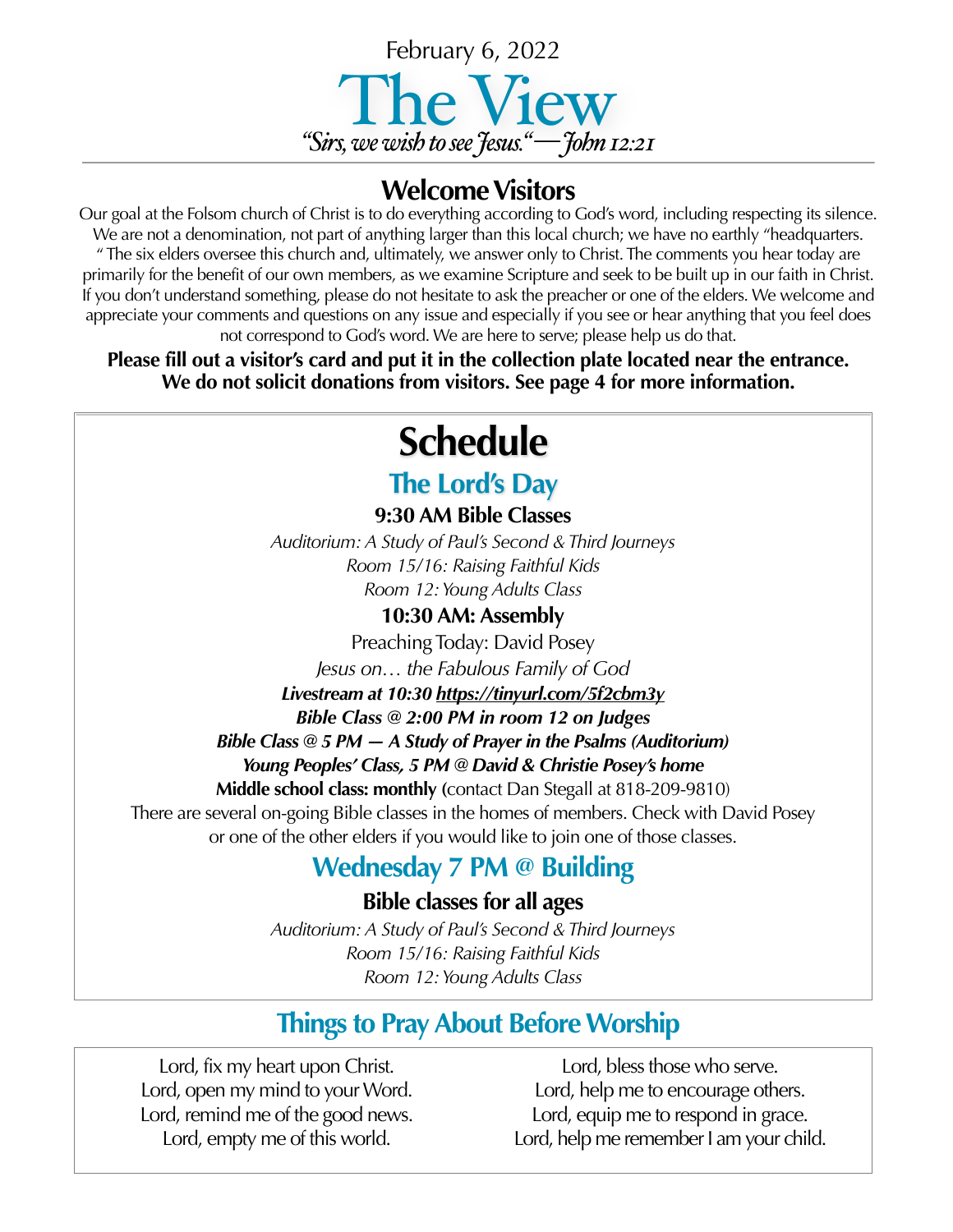# The Character of God

By Gabrielle Agee

od does not care, He won't forgive you, he is the ultimate punisher. This is the view of Crispin, the channel main character of a book called Crispin: The Cro. ultimate punisher. This is the view of Crispin, the main character of a book called *Crispin: The Cross of Lead,* written by a writer named Avi. Crispin thinks all these things of God when in reality God is nothing like this. God is not unforgiving, unloving, or the ultimate punisher. Instead of this God is the ultimate care giver, the ultimate lover; he is not the ultimate punisher, but the ultimately punished (John 3:16).

God is loving and has loved us from the start. Some Christians think that if they do something really bad God will no longer love them. That's not true because even though we may do so many terrible things there is nothing we can do to make God not love us. Crispin views God in the way that he doesn't love you and he is only there to punish you. Now we may not notice it all the time, but God has expressed his love for us through everything. Sometimes we forget this, but God's love is everlasting and there is no way we can ever not have the love of God in our lives.

Have you ever done something and not been forgiven for it? Well even though you weren't forgiven by the person you did something to, if your confess our sins, God forgives you — he always does. If someone were to ever come up and tell me that God wasn't going to forgive them for what they did I would think that they were crazy. I can't think of a time God didn't forgive me or anyone for that matter. Throughout the Bible all we see is God forgiving people. If you need proof of this you can always look at Psalm 65:3:

you atone for our transgressions.

Some people view God as angry and unforgiving and that if you mess up once God will send you to hell. Whenever you think God doesn't or won't forgive you just think of how many times some of Jesus's disciples messed up. God's forgiveness is not something we need to earn. God has given forgiveness to us as a gift — all we need to do is accept it.

Sometimes we think God is the ultimate punisher and that he will send us to hell when we have done so many bad things, but in reality God is the ultimately punished. God is the ultimately punished because he sent his one and only son to die for us. When God sent his son and saw his son being beaten and punished for things he didn't do God was heartbroken. If we think about it we were the punishers. Humans beat and killed Jesus, but yet somehow God didn't punish us. God could have just killed us in an instant, but that was the purpose of Jesus saving us from our sins not because he wanted to, but Jesus chose to save us because he loves us. There are so many things God could punish us for, but because of Jesus's sacrifice we are free of punishment.

There are many more characteristics of God, but out of all of them I think these were most important. God is loving, he is forgiving, and he is punished. God was and will always be these things to us because he chose to be these

things for us. All of these things are a gift from God that we under any circumstances don't deserve and we will never deserve his gift.

Out of everything there is in the Bible there is nothing that says we did anything to deserve God's gift, but that's the good thing about God that he continues to love and forgive us no matter what. Speaking through Jeremiah, God said to his people who had rebelled against him,

"For I know the plans I have for you," declares the Lord, "plans to prosper you and not to harm you, plans to give you hope and a future." *Jeremiah 29:11*

# The Sky is Falling!!<br>M ost of us were probably introduced to a character

Most of us were probably introduced to a character<br>
named "Chicken Little" when we were but young<br>
a bildere litteries to group to give a delta in quality and children, listening to moral stories adults in our lives read to us. Based on an ancient European folktale called, "Henny Penny," American children have been treated to this version of that ancient story for generations now. The cumulative moral story is about a chicken who believes the world is about to come to an end and runs all over the farmyard announcing, "The sky is falling! The sky is falling!" That phrase has passed into our language as a common idiom which means that some disaster is imminent.

I suppose that people have always had a tendency to look at their times and declare that certain events were signaling the end. When Jesus spoke the words we know as Matthew chapter 24, He addressed common fears Jewish people of His day had about an impending disaster. Of course, there was good reason for their anxiety— Rome was just 40 years away from destroying Jerusalem, and life as that generation knew it.

Today, all sorts of prognosticators see COVID or the threat of another war in Europe as a sign of the end. Premillennial dispensationalists have a field day with threatening world events and are just certain we are about to face "Armageddon" and the destruction of the world order as we know it. "The sky is falling," as far as they are concerned. The Bible, however, does not provide us with such a program for the end. Rather, it warns that when the world does end, all will know it was Christ coming in the clouds for judgment— not an invasion of a European army or a dreaded virus wreaking havoc. God, not man, nor a virus, created the world and He will get credit for destroying it as well (2 Thess. 1:7-9; 2 Pet. 3:10-13, etc.)

Aside from this, we occasionally hear someone predict the demise of the church of the Lord. Again, the only person who can destroy the church of Christ is the One who built it. As long as the Gospel is obeyed, people will be added to the Lord's church by the Lord (Acts 2:47). "The sky IS NOT falling" regarding the Lord's church. Chicken Little, be quiet!

> — Mark W. White Cypress, Texas